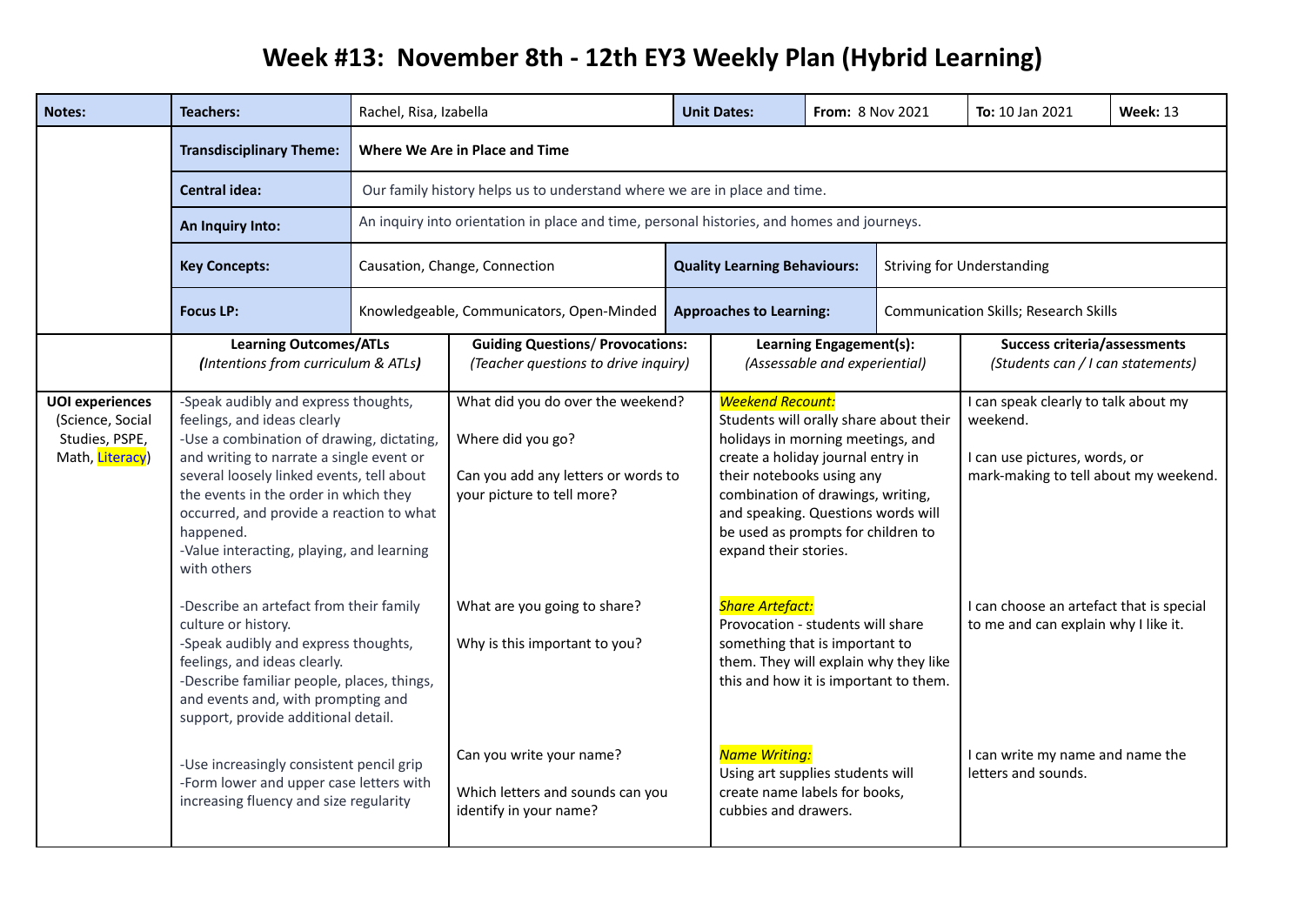| UOI<br>experiences<br>(Science, Social<br>Studies, PSPE,<br>Math, Literacy)                                 | -Speak audibly and express thoughts,<br>feelings, and ideas clearly<br>-Celebrate the accomplishments of the<br>group<br>-Reflect on the process of achievement<br>and value the achievement of others                                                                                                                              | What piece of learning are you most<br>proud of this week?<br>How did you create that?                                              | <b>Sharing Favourite Learning:</b><br>Students will be invited to share<br>their favourite learning that they<br>created this week.                                                                                                                                                                                | I can share my work with the group.<br>I can give positive comments to my<br>classmates.                            |
|-------------------------------------------------------------------------------------------------------------|-------------------------------------------------------------------------------------------------------------------------------------------------------------------------------------------------------------------------------------------------------------------------------------------------------------------------------------|-------------------------------------------------------------------------------------------------------------------------------------|--------------------------------------------------------------------------------------------------------------------------------------------------------------------------------------------------------------------------------------------------------------------------------------------------------------------|---------------------------------------------------------------------------------------------------------------------|
| <b>UOI</b> experiences<br>(Science, Social<br>Studies, PSPE,<br>Math, Literacy)                             | -Information can be expressed as<br>organized and structured data.<br>-Count to determine the number of<br>objects in a set<br>-Collect, display and interpret data for<br>the purpose of answering questions                                                                                                                       | Can you create a survey?<br>Which questions will you ask?                                                                           | Surveys:<br>Introduction to surveys. Students<br>will ask questions and collect data.<br>They will ask questions, create a tally<br>and write numbers. Questions will<br>be decided by the students.                                                                                                               | I can ask questions and create a tally.                                                                             |
| <b>Stand-Alone</b><br><b>Math</b><br>(Repeated<br>Weekly as part<br>of morning<br>meetings and<br>routines) | -Speak audibly and express thoughts,<br>feelings, and ideas clearly<br>-Use cardinal and ordinal numbers in<br>real-life situations<br>-Understand that calendars can be used<br>to determine the date, and to identify<br>and sequence days of the week and<br>months of the year                                                  | How many days are in a week?<br>What is the day, month, year?<br>What number comes next?                                            | <b>Morning Meeting - Calendar:</b><br>Students will engage with calendar<br>activities during morning meetings,<br>discussing the days of the week,<br>months, and numbers.                                                                                                                                        | I can identify and sequence the days of<br>the week.<br>I can talk about numbers as they relate<br>to the calendar. |
| <b>Stand-Alone</b><br><b>Literacy</b><br>(Repeated<br>Weekly as part<br>of shared<br>reading)               | -Actively engage in fiction group reading<br>activities with purpose and<br>understanding.<br>-With prompting and support, ask and<br>answer questions about key details in a<br>text.<br>-With prompting and support, describe<br>the connection between two individuals,<br>events, ideas, or pieces of information in<br>a text. | What do you think this book will be<br>about?<br>Can you predict what will happen<br>next?<br>How do you think the character feels? | <b>Story Time:</b><br>Students will listen to stories read<br>aloud on Zoom, as well as songs,<br>rhymes, and fingerplays, showing<br>understanding in their responses<br>(ie., making connections and<br>predictions, joining in with familiar<br>refrains, identifying rhyming words,<br>sharing opinions, etc.) | I can listen attentively to a story.<br>I can ask and answer questions about a<br>story.                            |